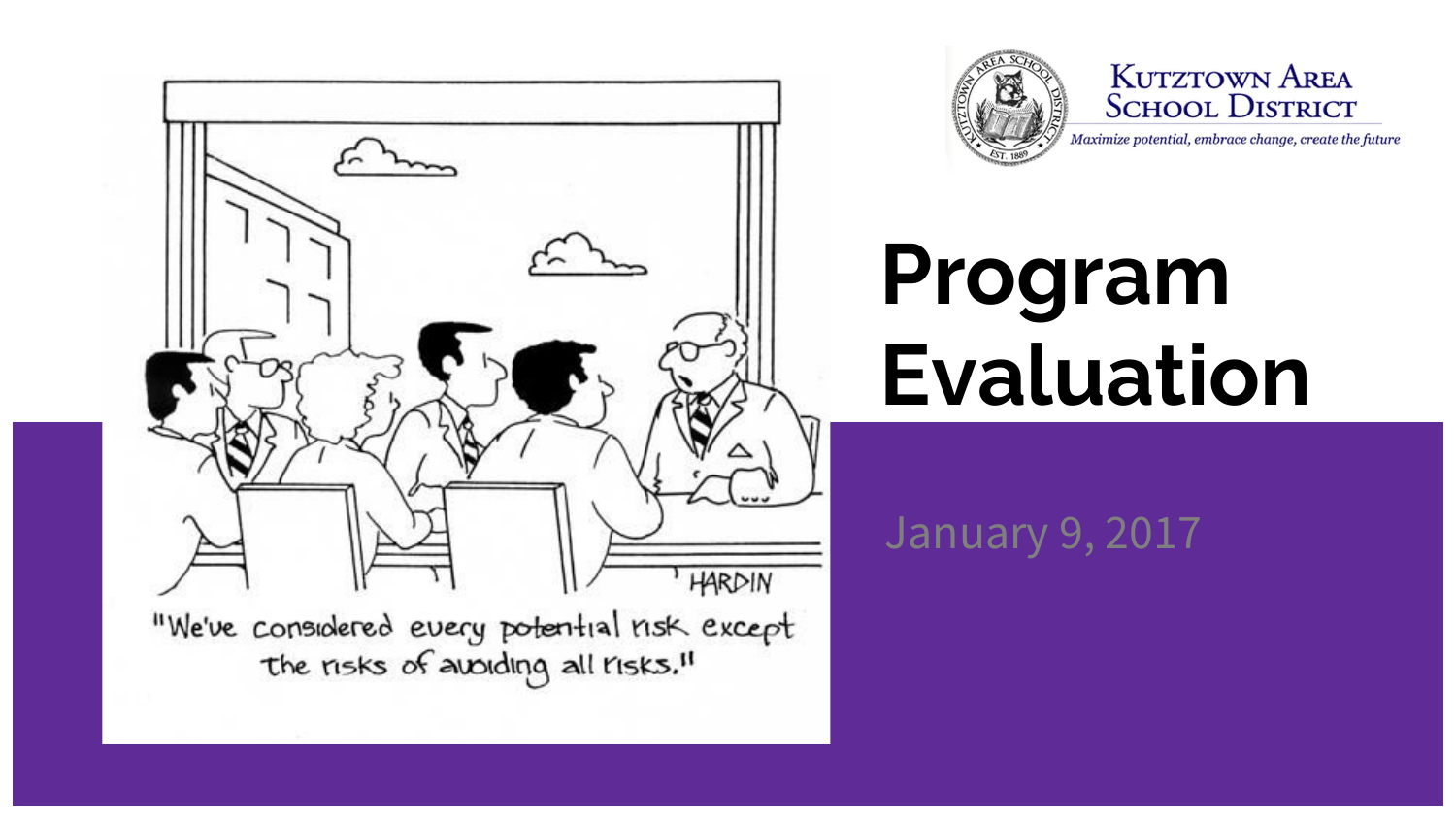#### **Purpose**



#### **KUTZTOWN AREA SCHOOL DISTRICT**

Maximize potential, embrace change, create the future

*Any expenditure of resources - time, personnel, money - to support curriculum and instruction must be continually scrutinized to ensure that the use of a particular program or material (software, text-based materials, manipulatives, hardware, etc.) is matching the desired outcome.*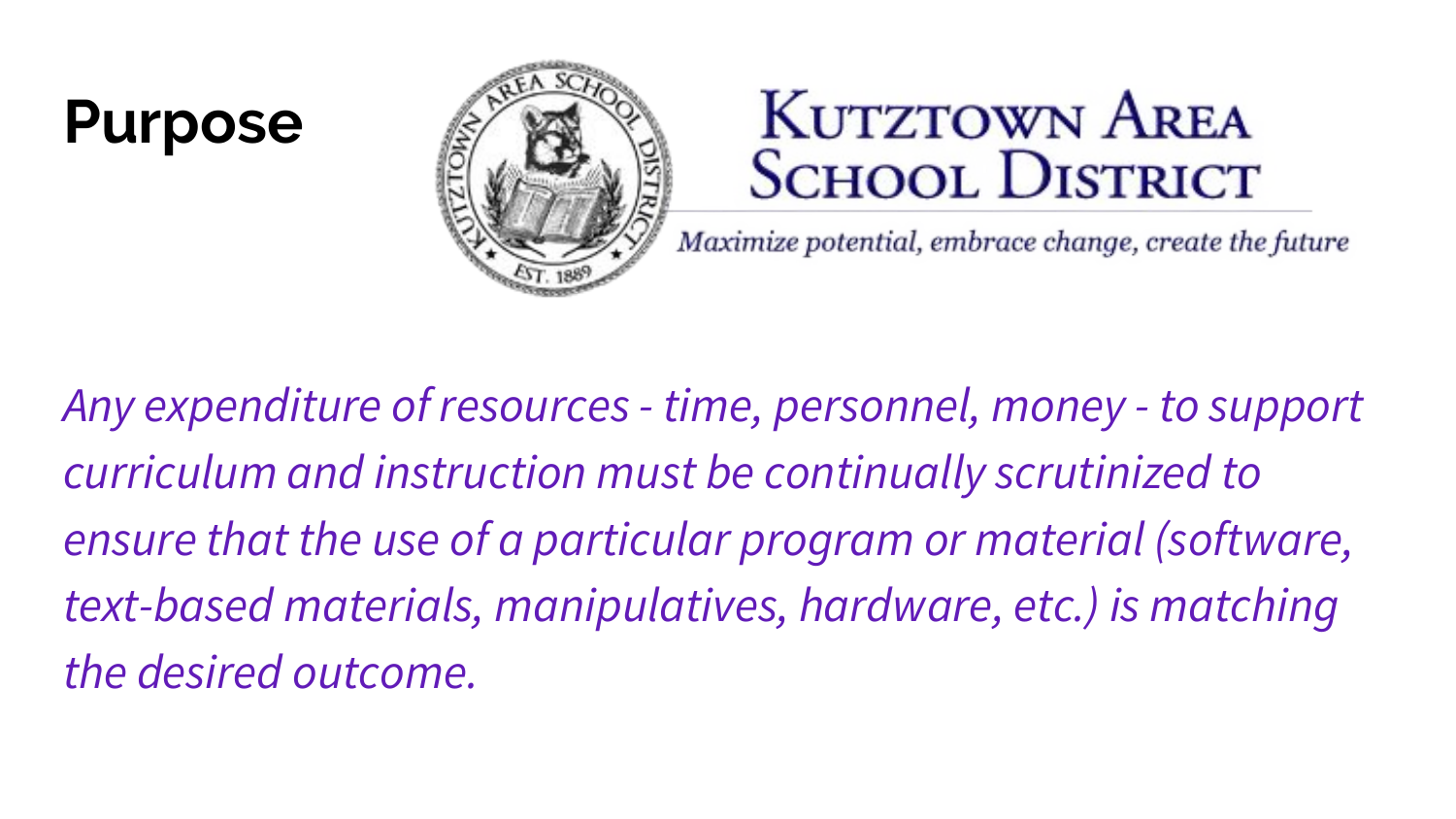# **Curriculum Program Evaluation Tool**

#### Four Phases:

- Phase 1: Investigation
- Phase 2: Initial implementation
- Phase 3: Formal implementation
- Phase 4: Evaluation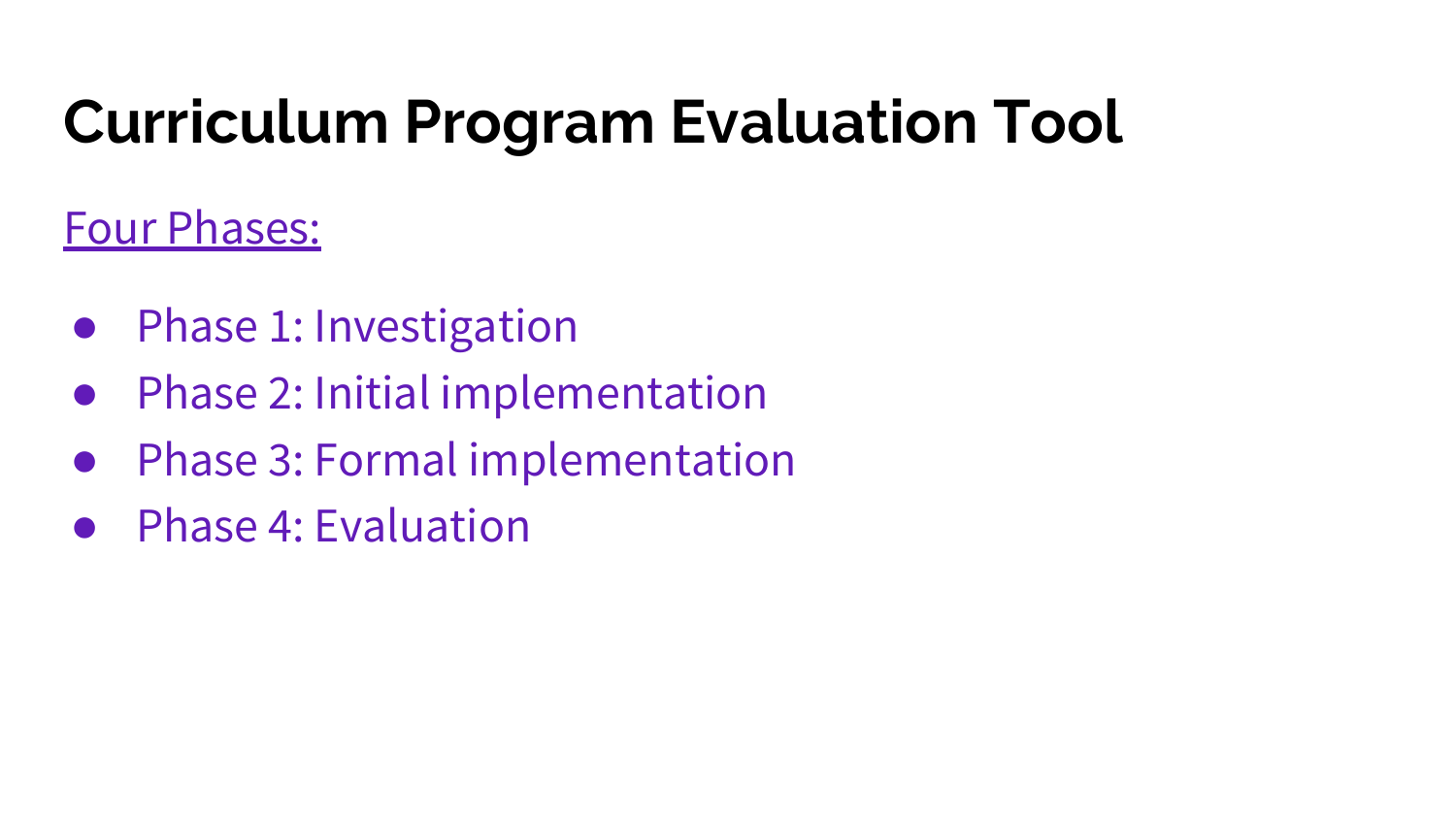## **Phase 1: Investigation**

- Collect and analyze data to determine current needs (district-level, school-level)
- Review available programs (teachers, admins, department leader)
- Select program(s) for pilot based upon alignment to district mission, vision, values, goals, and curriculum
- Determine pilot desired outcomes (qualitative, quantitative)
- Provide any needed teacher training
- Conduct pilot while collecting interim data to monitor progress
- Evaluate data against desired outcomes
- Make final decision/recommendation to the Board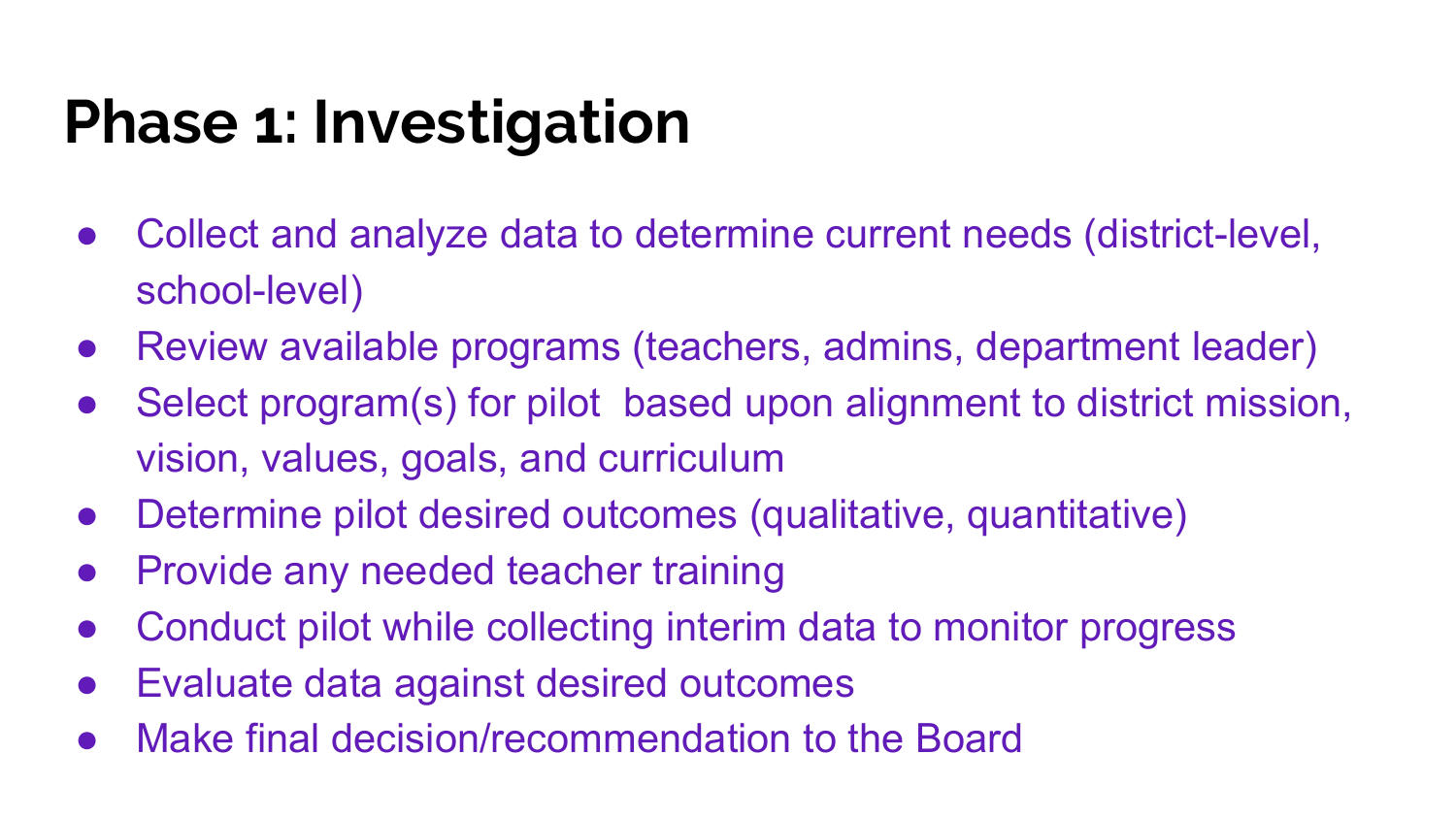#### **Phase 1: Investigation - K-5 Math Program**

- Existing math textbook published in 2007
	- Not aligned to PA Core Math Standards
	- Worn/outdated
- Grades 3-8 math PSSAs averaged 82 in past five years good enough?
- PVAAS growth sub-par in math, grades 6-8
- Steady decline in students' ability to transfer knowledge and demonstrate conceptual understanding of mathematics
- Conducted K-5 Teacher Survey regarding math program needs (Fall, 2014)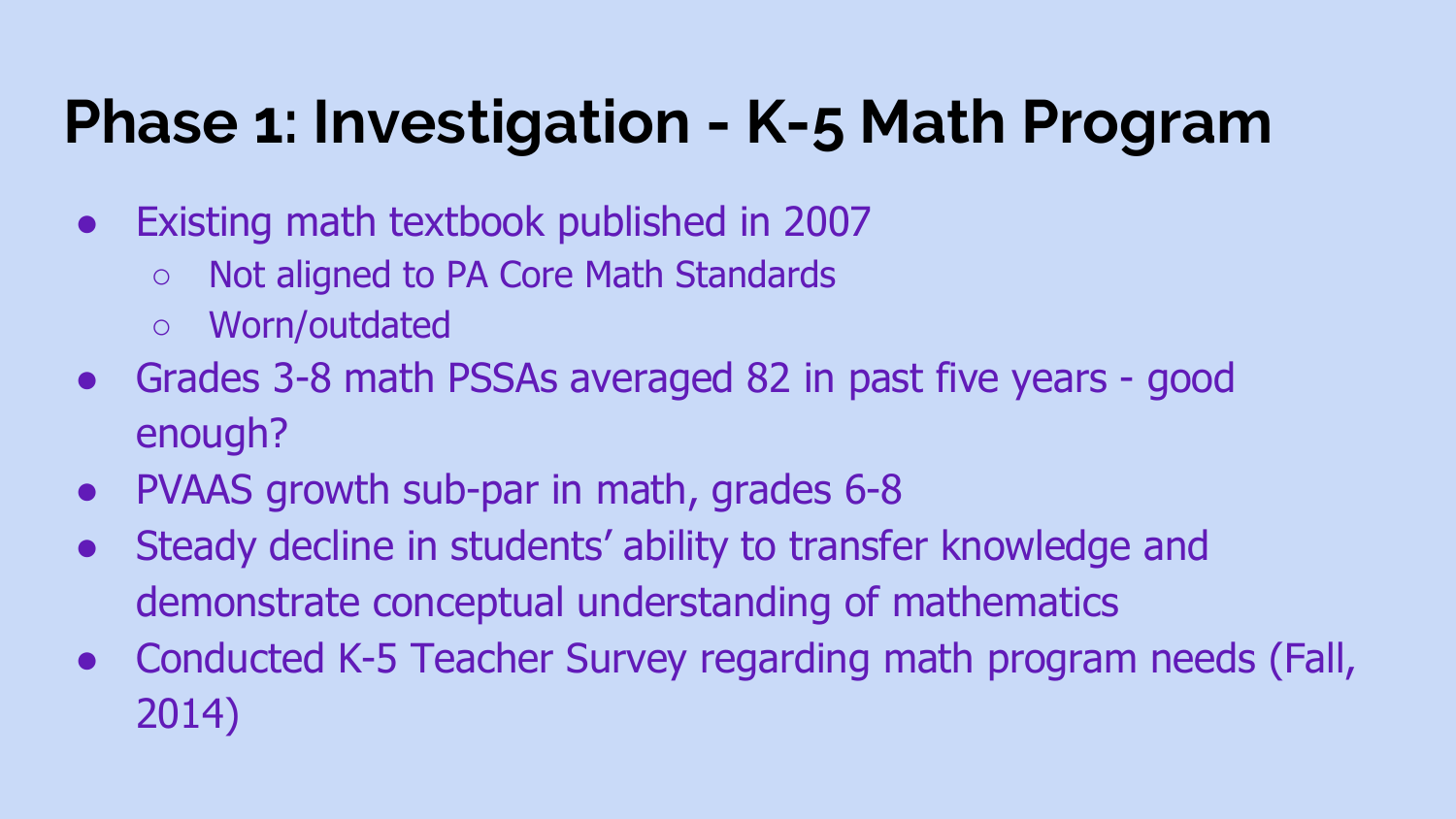## **Review of Available Math Programs**

- **Fall, 2014:** Principals, Curriculum Coordinator, K-5 Math Department Leader met to discuss feedback from Teachers Survey conducted September 2014.
	- Identified programs and materials currently used by surrounding and high achieving districts
- **January 20, 2015: Principals, Curriculum Coordinator, K-5 Math** Department Leader, teacher reps from each grade/building/special education viewed presentations by enVision, MyMath, Singapore Math, Go Math. Chose enVision and MyMath to pilot.
- **March 17, 2015:** Pilot Programs Training (all teachers). Implementation began April.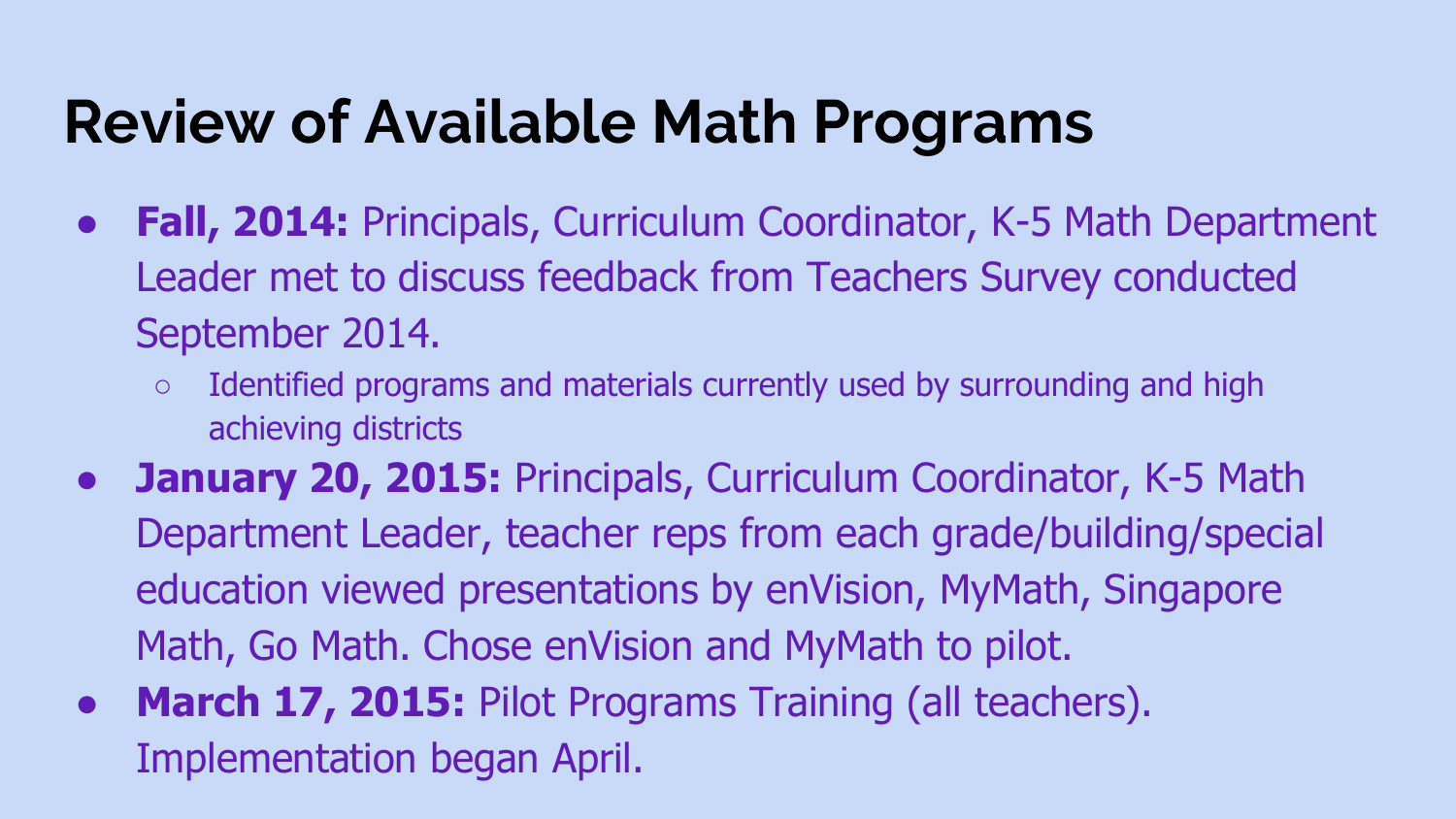#### **Evaluate Data**

- All K-5 teachers met to discuss and evaluate.
	- Outcome: Neither program demonstrated exceptional promise.
- Teachers heard presentation from colleague and principal on Eureka Math.
	- Several teachers were already using the curriculum in the form of Engage NY.
	- Teachers met in grade level groups to explore Eureka Math.
	- $\circ$  All teachers voted as to whether they wanted to try Eureka or not. All but one teacher voted "Yes."
- Presented to Board in June of 2015
- Piloted Eureka Math 2015/2016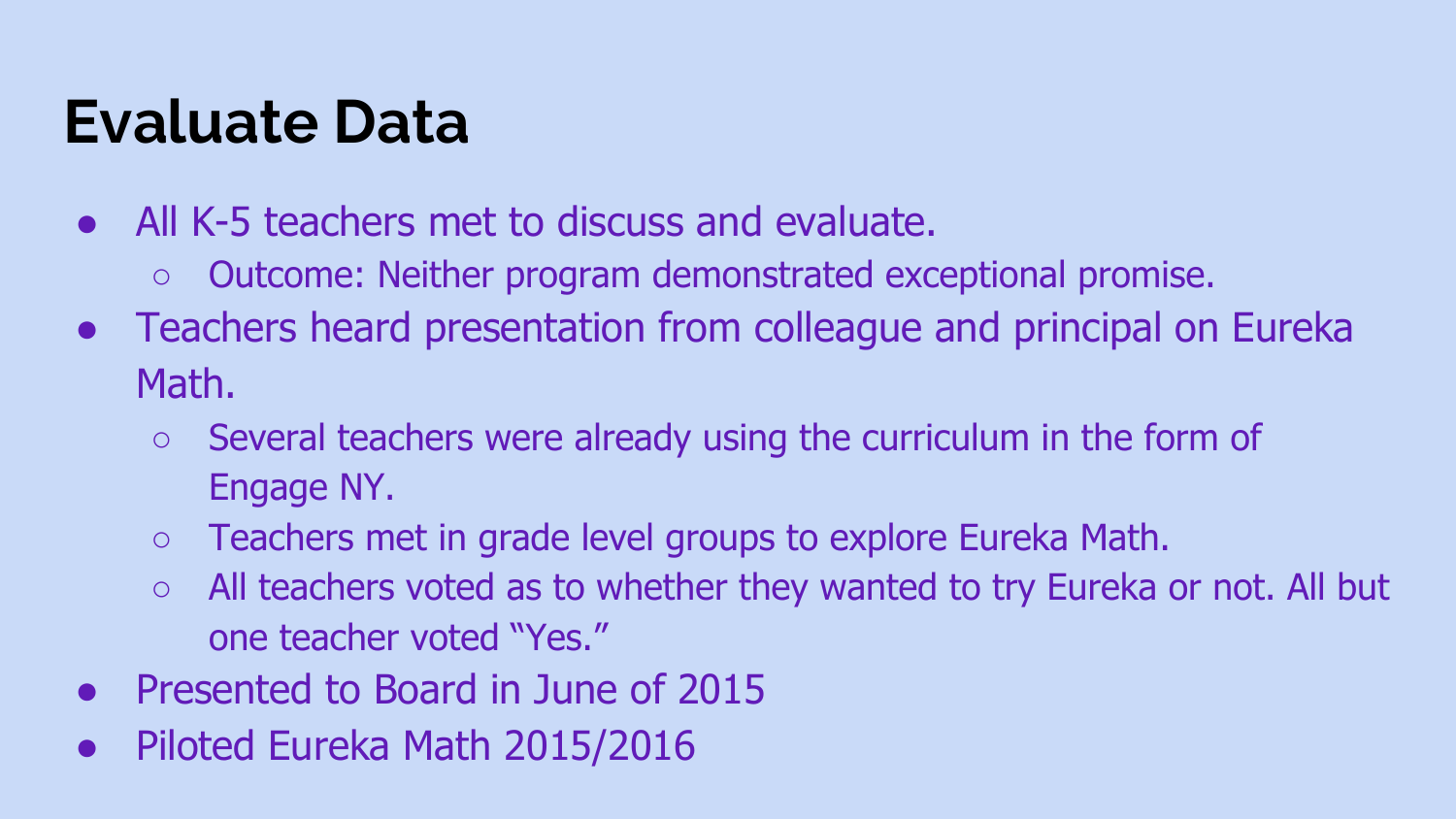## **Phase 2: Initial Implementation**

- Identify and communicate purpose of program to teachers, students, and parents
- Identify measures to monitor student growth and achievement as well as teacher feedback and fidelity of implementation
- Provide ongoing professional development
- Educate parents/families
- Conduct end of year evaluation of data to determine:
	- Professional development needs
	- Parent support
	- Additional resources
- (End of Phase 2) Use the above information to develop goals for formal implementation and measures to be used to monitor and evaluate results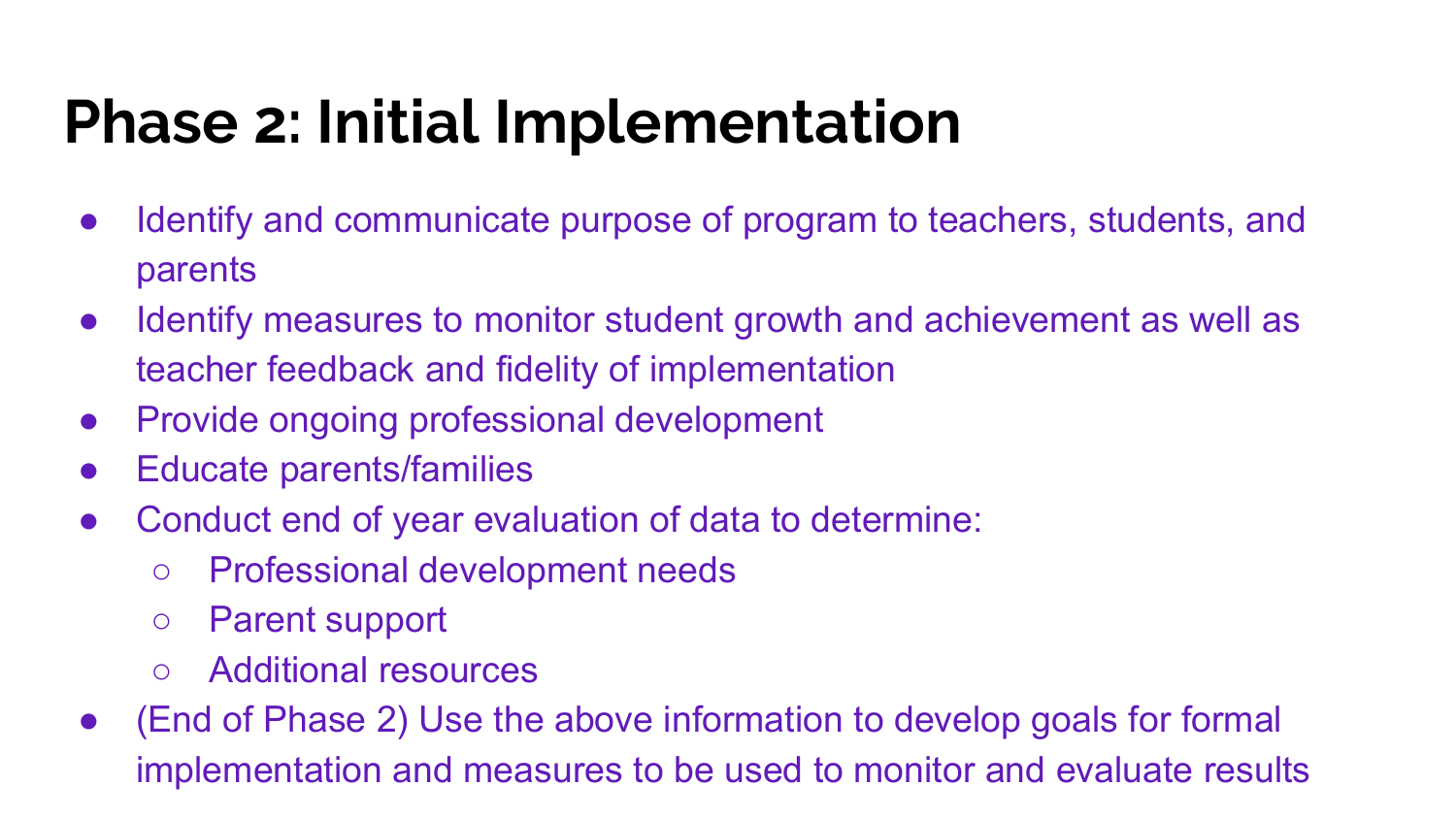# **ID/Communicate Purpose**

- Communicated to teachers through:
	- $\circ$  Identification of problem(s) and how this program addresses those problems
	- Continued PD
- Communicated to parents through:
	- Parent Nights
	- Back to School Nights
	- School Board Meetings
	- Committee Meetings
	- P/T Conferences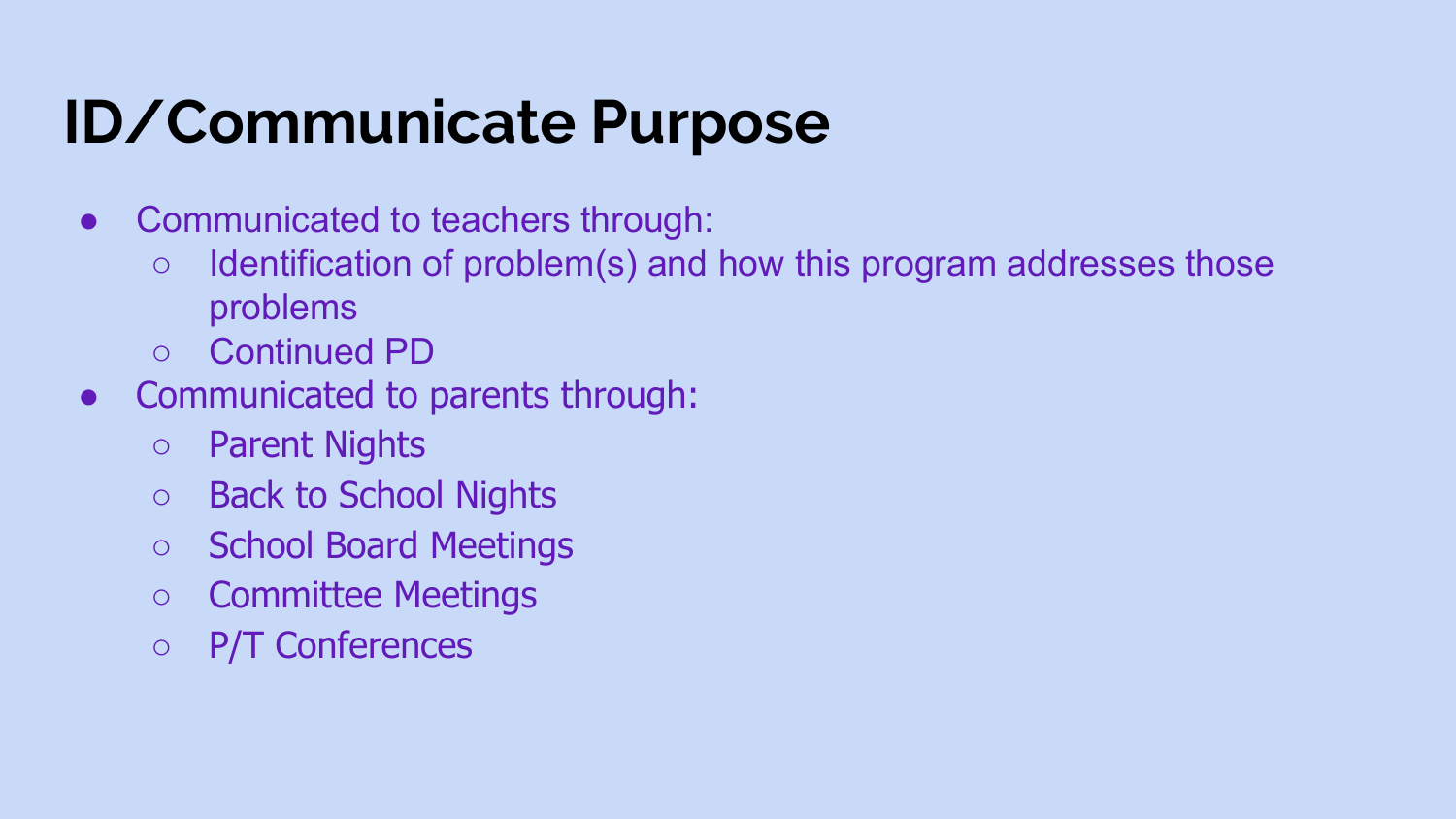#### **Professional Development**

**Summer 2015** - \*Teach Eureka video series - ongoing access provided to all teachers **August 2015** - 14 teachers/admins to Eureka 3-Day Institute in Wilmington, DE **August 2015** - Principals/teachers provided turn-around training to all staff **November 2016** - Trainer from Eureka provided full day PD based upon feedback from teachers of what they needed to learn **September, 2015; December, 2015; March, 2016; May, 2016** - 3-hour PLCs were devoted to grade-level collaboration in which teachers shared practices, viewed Teach Eureka, co-planned lessons, and developed assessments **Early June 2016** - Arranged a two-day institute at KASD, offered to all K-8 teachers. 3 teachers from KAMS participated

\*Teachers have continued access to videos for self-directed PD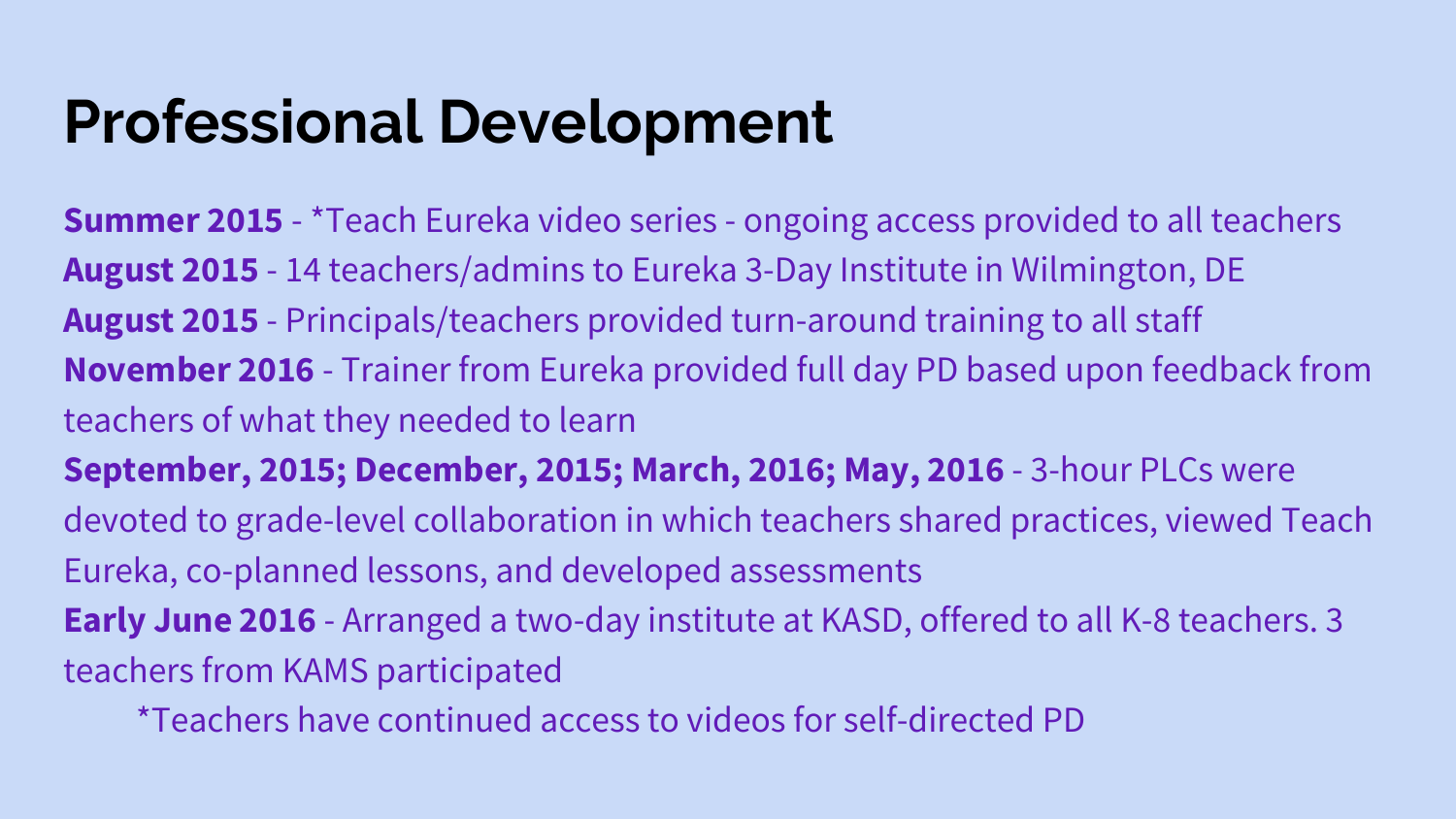#### **Professional Development**

**Summer 2016** - Teachers invited to use Flex Day hours to further knowledge/ skills; Teach Eureka video series access continued

**November 8, 2016** - All grades 3-7 teachers invited to attend training at Muhlenberg on Problem Solving with Tape Diagrams (10 elementary teachers and 3 middle school teachers attended)

**[November 8, 2016](https://docs.google.com/a/student.kasd.org/presentation/d/1p1yW4W0mPOZxeLfOsW9V7pVH-hSRHomth5HLUzsHiG4/edit?usp=sharing)** - Four 90-minute sessions offered at our KASD In-service ("Eureka Math Chats") hosted by Department Leader or principal - purpose was to provide collaboration time to discuss pacing, assessments, differentiation. Of the 32 grades K-2 and 8 grades 3-5 teachers who did not attend the Muhlenberg training, 8 people signed up.

**January 10, 2017** - Five teachers visiting Upper Dublin for observation and debrief with Eureka trainer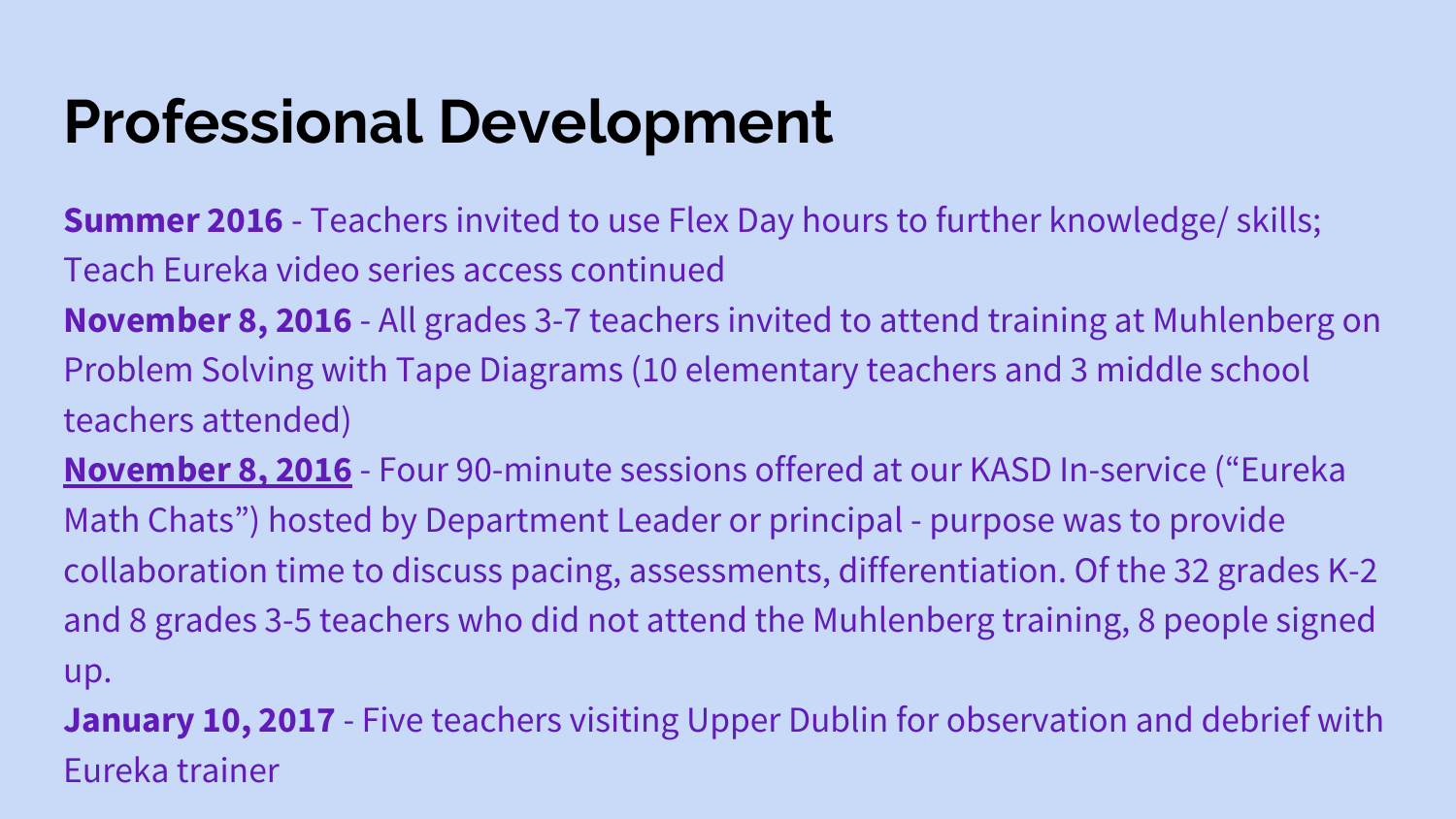# **Parent/Family Education**

- Math Night:
- Math "Help Desk"
- Eureka Math links on KASD website
- Parent Math Module tip sheets
- Parent Math Topic tip sheets
- **P/T Conferences**
- Teacher/Principal discussions with individual parents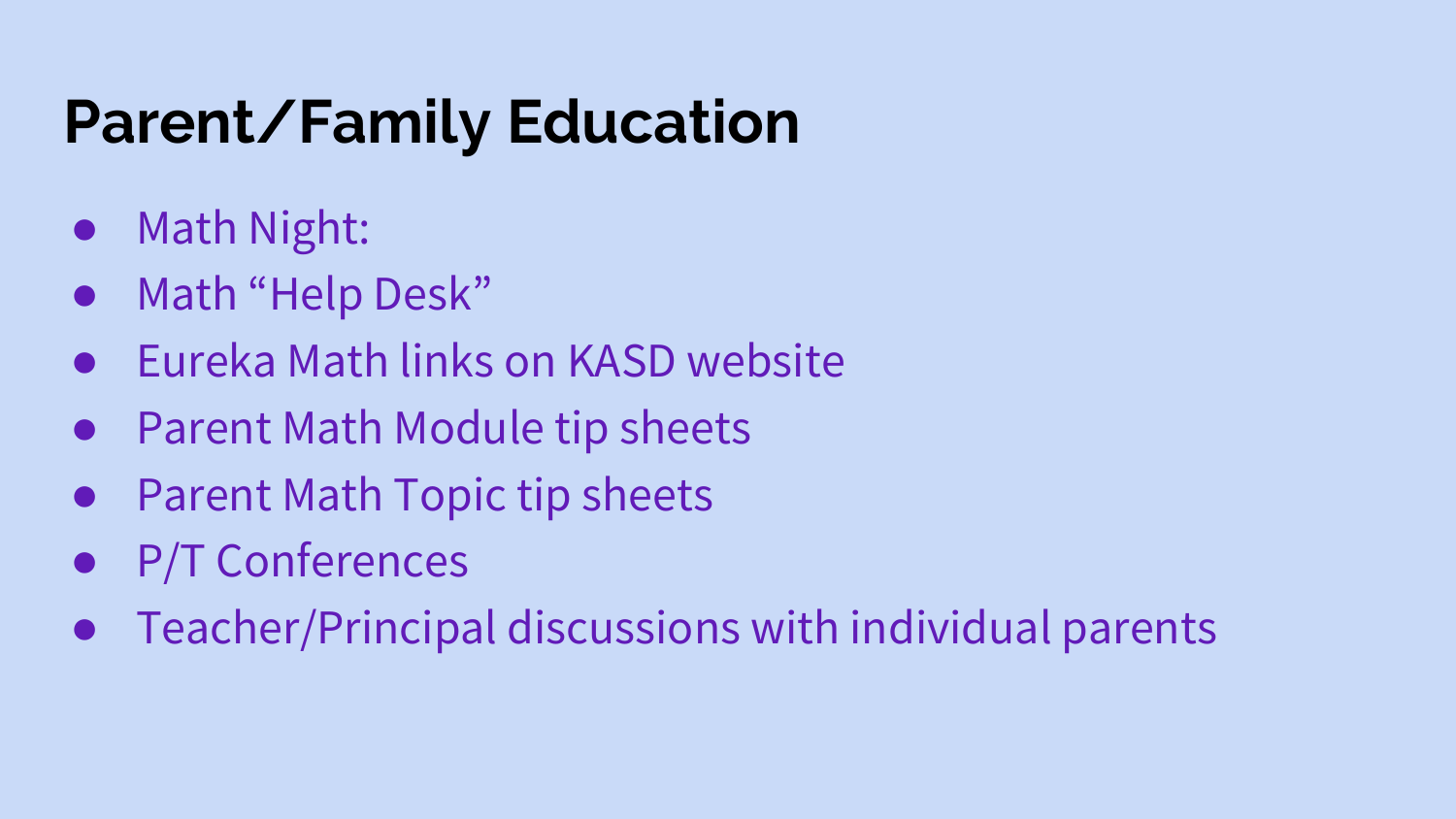#### **End of Year Math Evaluation**

- Evaluation (to be completed Spring/Summer 2017)
	- Student surveys
	- Parent surveys
	- Teachers surveys
	- End of Module Assessments
	- AIMS Web
	- PSSAs achievement
	- PVAAS growth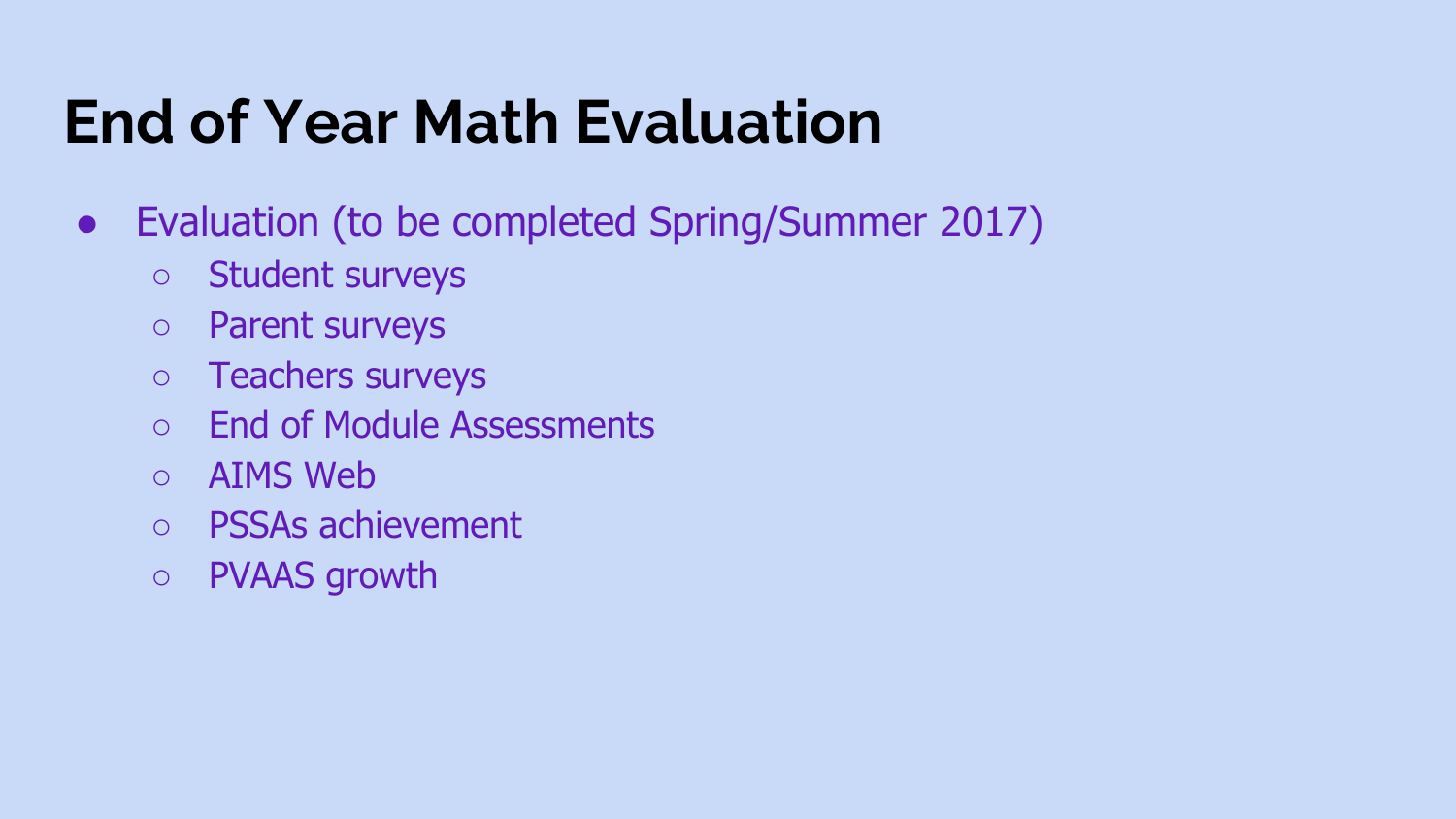## **Phase 3: Formal Implementation**

- Provide ongoing professional development to address areas of need
- Continue parent/family education
- Collect and monitor formative data
- Conduct end of year evaluation to analyze achievement vs. goals
- Establish next year's goals for student growth/achievement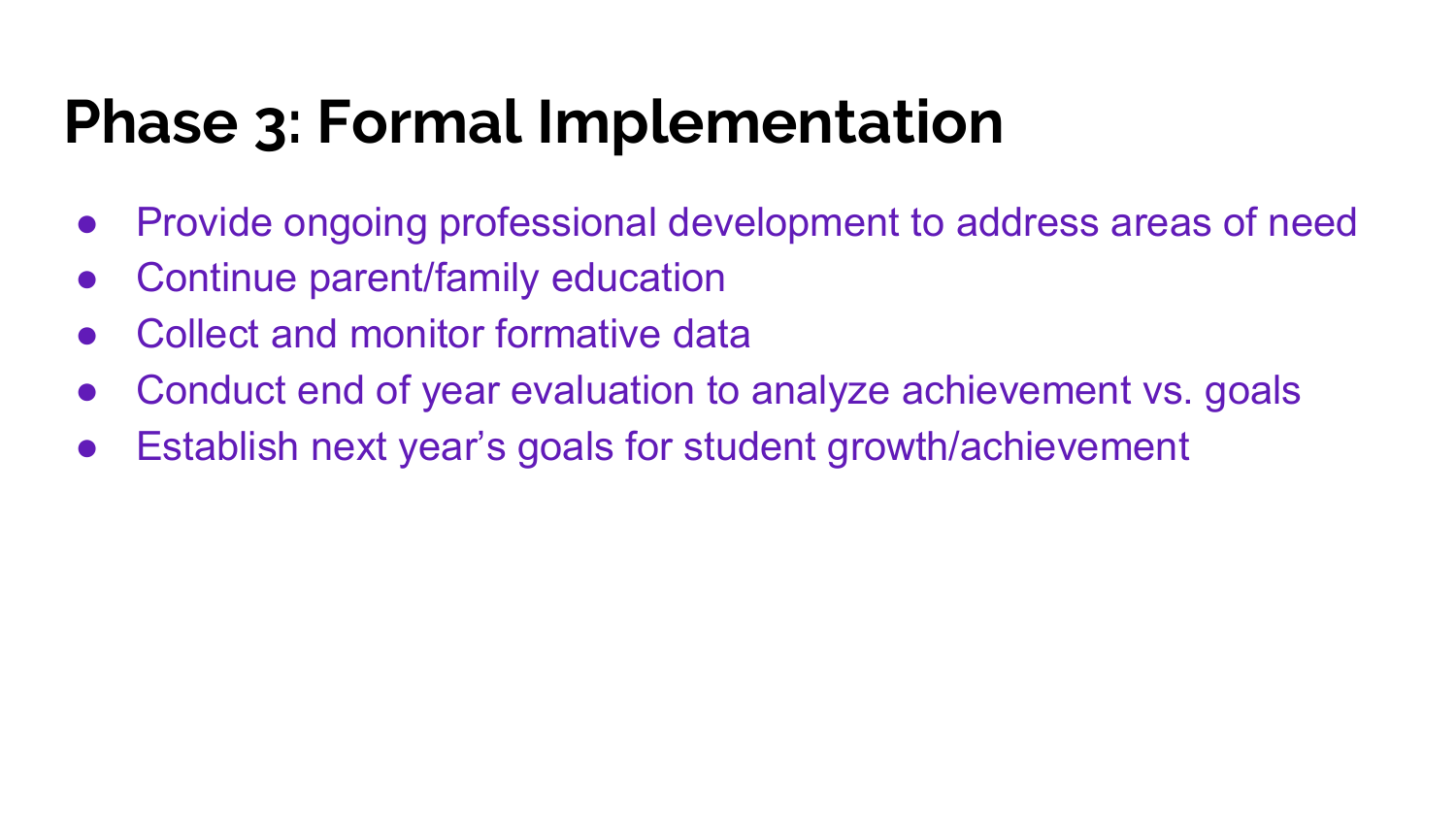# **Caution**

● Could the desired outcome be skewed in the first several years of implementation due to an implementation dip? If so, what are the anticipated outcomes under what timeline?

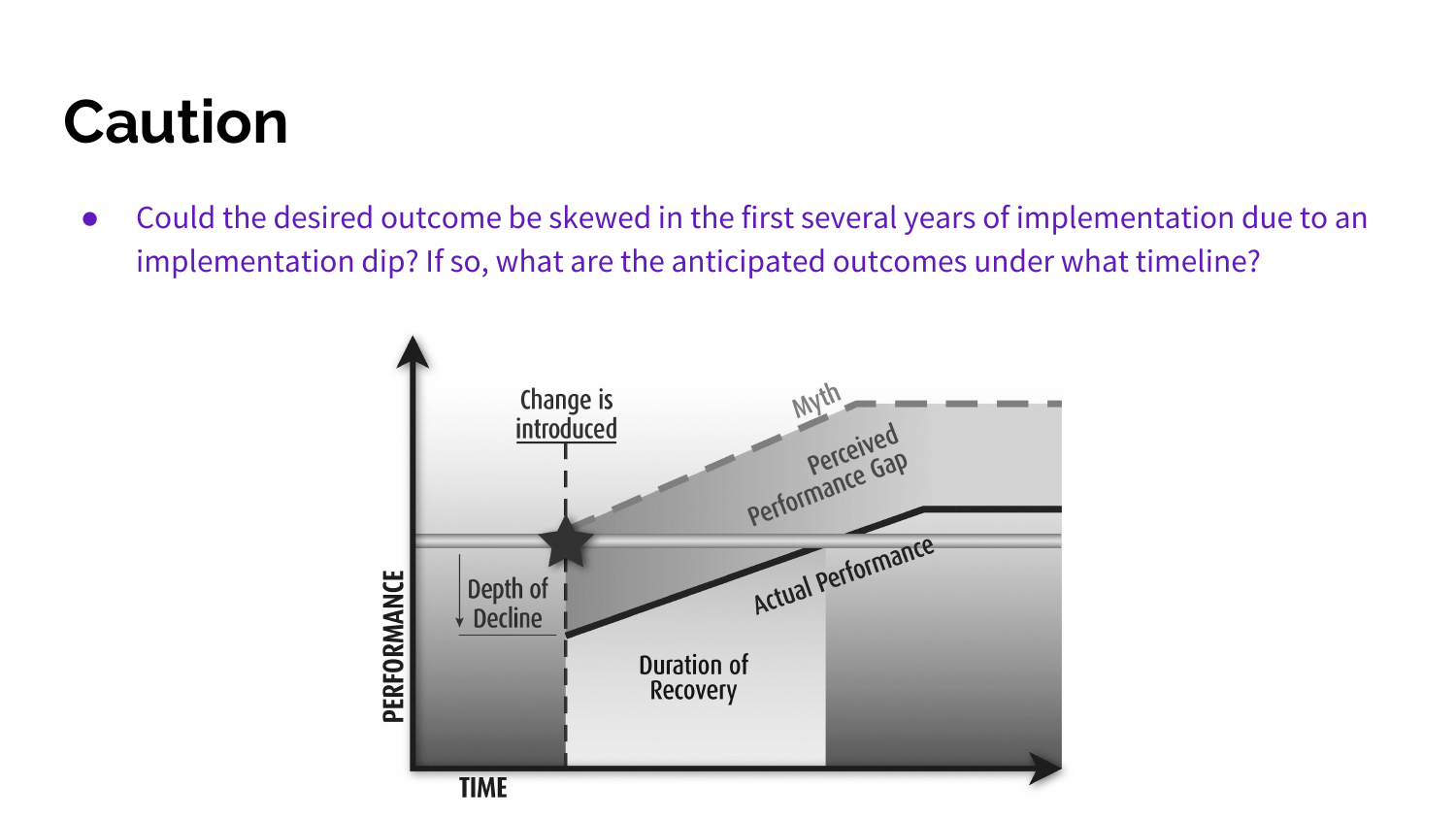#### **Phase 4: Evaluation**

- Analyze three years of quantitative summative student achievement data and compare to baseline to determine if appropriate growth/improvement has been made
- Analyze qualitative feedback from parents, teachers, students to determine if results align with goals
- Begin Needs Assessment (if applicable) **OR** Return to Phase 3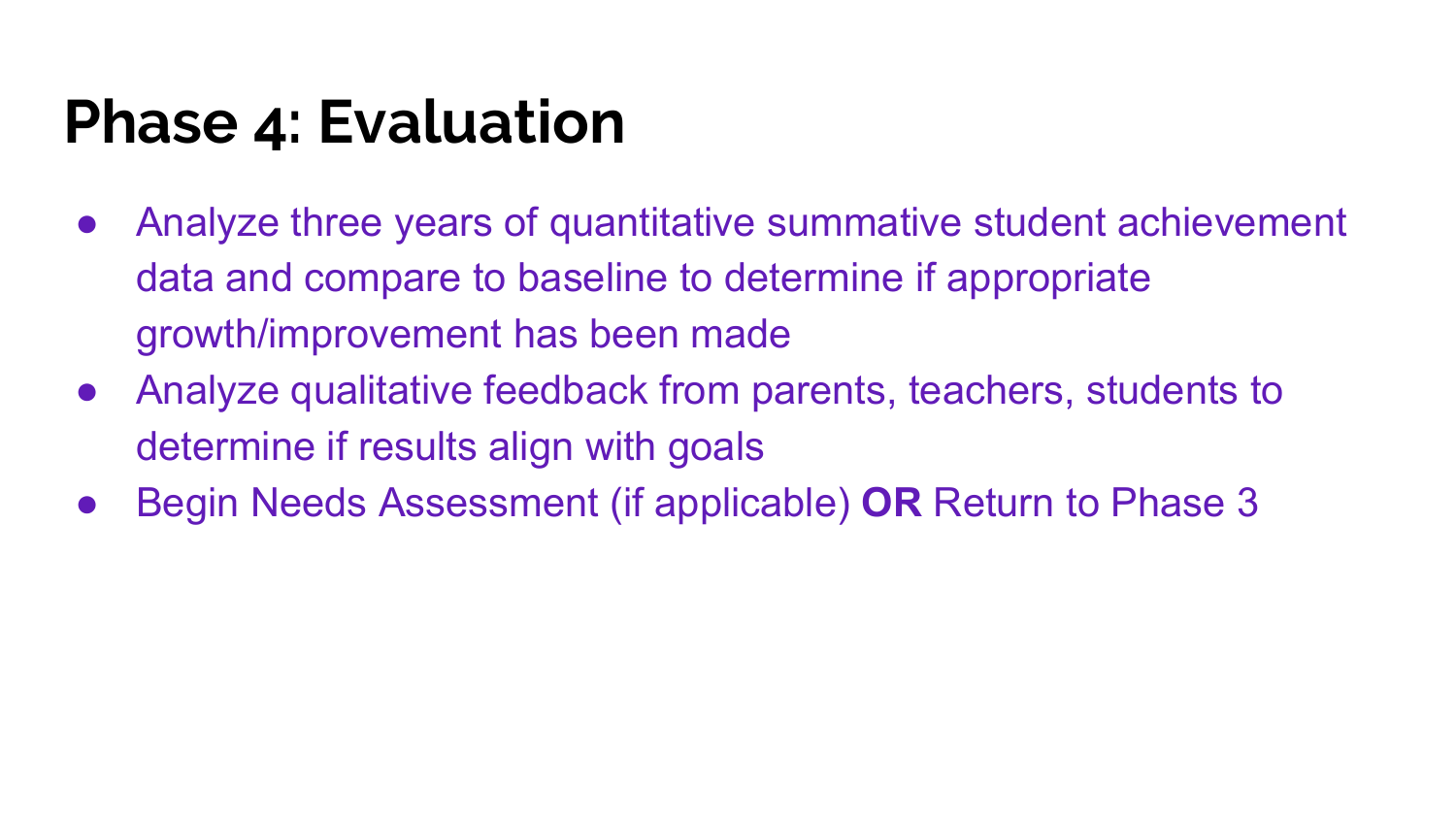# **FEBRUARY 13, 2017 PRESENTATION**

Where were we? What do the data say?

What will we do in Semester 2?

Interim results of walk-throughs?